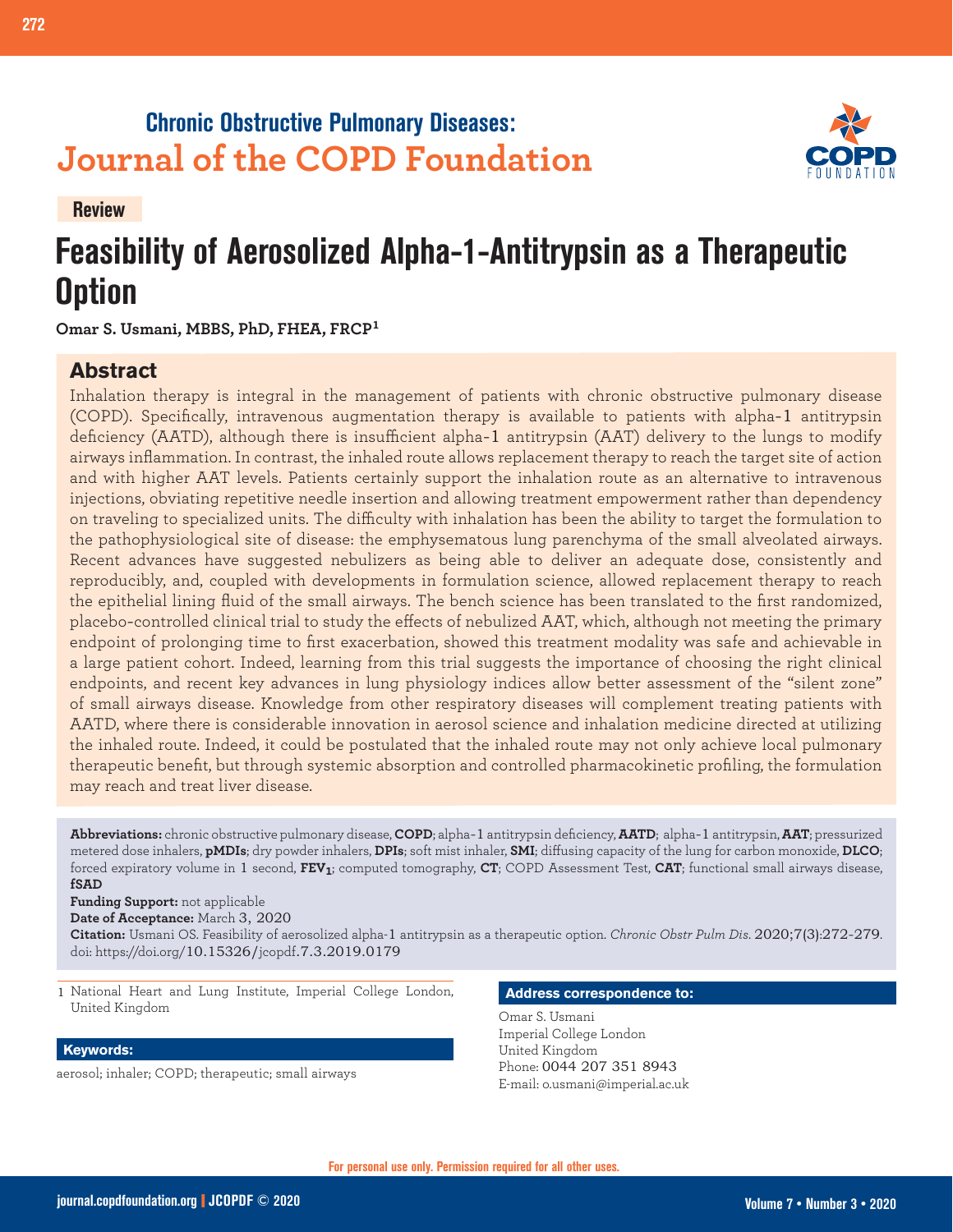#### **Introduction**

From ancient civilizations to modern day practice, the inhaled route has been the foundation and cornerstone in the treatment for patients with respiratory disease, including those with chronic obstructive pulmonary disease (COPD).<sup>1</sup> With the availability of a variety of inhaler devices, aerosolized medication is delivered directly to the site of action to achieve a therapeutic benefit for the patient, thereby minimizing adverse side-effects as compared to the parenteral route. Recent years have seen focused research leading to critical developments in the inhalation route to improve the efficiency of drug delivery systems to target the airways, but also to investigate the inhalation route as a conduit for systemic drug delivery. $^2$ 

Patients with alpha-1 antitrypsin deficiency (AATD) are at an increased risk of developing COPD and pulmonary emphysema and it is the emphysematous lung parenchyma of the small alveolated airways that is primarily associated with AATD and its potential treatment. Management of patients with AATD centers on the general treatment of the underlying COPD and preventing disease exacerbations with inhaled therapy, pulmonary rehabilitation and oxygen therapy. Specific therapy with intravenous AAT augmentation therapy, which is only approved in certain countries, $3$ is designed to protect against the inflammatory destruction of the lung parenchyma and attenuate the development of pulmonary emphysema.<sup>4</sup> However, 3 randomized, controlled trials have not demonstrated a significant decrease in the rate or the severity of disease exacerbations,<sup>5</sup> and it has been suggested that the intravenous route does not allow sufficient AAT delivery to the airway epithelium in order to modify airways inflammation.

In this respect, the inhaled route of delivery of AAT seems appealing as it gives the opportunity to deliver AAT directly to the site of disease in the lungs. Data show much higher local AAT levels in the airway epithelial lining fluid have been achieved with the inhaled route compared to delivery with the intravenous route.6,7 This paper reflects on some of the potential advantages, challenges and key considerations in the feasibility of aerosolized AAT as an alternative approach to intravenous alpha-1 augmentation therapy in the management of patients with AATD.

#### **What Matters to Patients?**

As end users, the presumption that patients with AATD receiving intravenous augmentation therapy are content, is not consistently borne out. A study by the Alpha-1 Foundation Research Registry undertaken to gauge patient interest in the potential of AAT therapy delivered by the inhaled route, recorded high levels of acceptability.<sup>8</sup> The survey was conducted in the United States on PiZZ genotype patients, where approximately two-thirds of patients were taking regular inhalation treatment (inhaled bronchodilators and corticosteroids) and all were receiving intravenous augmentation therapy (approximately 85% weekly with 89% for over a year and 17% for over 10 years). Of 107 respondents (age range 31–92 years) asked "what are the most important attributes of any new alpha-1 antitrypsin therapy," 78% specified "better ability to reduce my symptoms," 50% stated "new therapy should not be intravenous" and 51% expressed "lower cost."

This patient-centric study highlights the problems with current intravenous augmentation therapy and the willingness to consider alternative modes of therapeutic delivery. Indeed, many patients with AATD are already familiar with the inhalation route of treatment and this route is therefore readily and naturally acceptable to them. When asked about the advantages of inhaled therapy, the following were cited: flexibility and ability to travel, needle aversion, avoiding repetitive intravenous access, and independence from the health care provider to administer. In contrast, relative disadvantages of the inhaled route cited were increased frequency of administration, unproven benefit, and difficulty in inhaling deeply. When posed with a hypothetical scenario of 2 new alpha-1 augmentation treatments that could be delivered by the inhaled route (one a nebulizer and the other a dry-powder inhaler), with similar efficacy to their current therapy, approximately 2/3 of patients were highly and extremely interested in both inhaled routes of delivery and only 7% were not interested in either. Further analysis of the patient responses observed those patients on regular inhaled bronchodilators were more interested in the inhaled route than those not on inhaled therapy and overall, more patients were interested in the dry powder inhaler device (71%) compared to the nebulizer device (64%).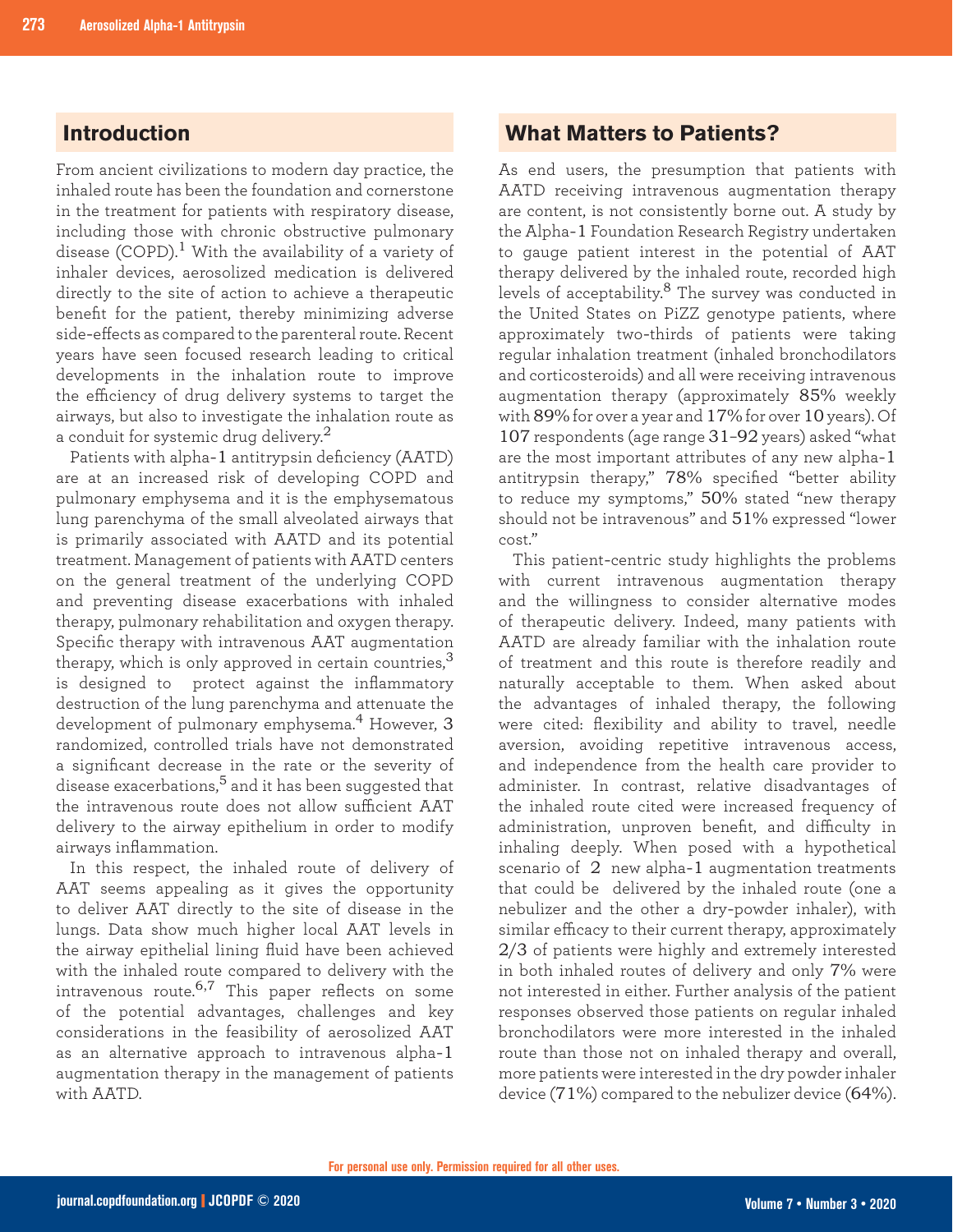There was less interest from those patients who were receiving intravenous alpha-1 augmentation therapy for the longest duration and financial considerations were a concern, as those who paid more than \$100 per month out of pocket for intravenous alpha-1 augmentation therapy felt lower cost an important attribute of a new treatment.

#### **Where Do We Need to Target?**

With the recognition that the inhaled route may offer several advantages over the intravenous route, formulation scientists and device engineers have been challenged to deliver an effective and clinically efficacious lung dose to the airways.<sup>9</sup> Indeed, the ability to specifically target the inhaled therapeutic drug to the site of pathophysiological disease has recently seen great research impetus in patients with COPD.10 COPD is a disease of the small airways, with the hallmarks of hyperinflation, air-trapping, parenchymal destruction and bullae.11 The small airways are physiologically the major site of airflow limitation,  $12,13$  and pathologically the structural damage that causes narrowing of the peripheral airways leads to an insidious trajectory of physical deconditioning, dyspnea, exercise limitation and increasing disability. As the pathophysiological site of disease in AATD is the emphysematous lung parenchyma of the small alveolated airways, it seems logical, if not a necessity, that inhaled treatment should target the disease pathophysiology in the distal lung regions.

#### **How Do We Get There with the Device?**

There are a variety of inhaler devices used in respiratory medicine including pressurized metered dose inhalers (pMDIs), dry powder inhalers (DPIs), soft mist inhalers (SMIs) and nebulizers.<sup>2</sup> The challenge is to find an appropriate aerosol system with features that will provide a beneficial aerosol for patients with AATD. The nominal dose emitted from pMDIs and DPIs is small and these devices may need to be used repetitively to be able to achieve adequate dosing to the airways for effective antiprotease activity in patients with AATD. Within the nebulizer category, ultrasonic nebulizers generate a high frictional force that can destabilize proteins

such as AAT and are not suitable delivery systems. The alternative nebulizer systems are jet nebulizers and vibrating mesh nebulizers, where the latter achieves greater efficiency in drug delivery to the lungs, but are more expensive and have limited availability for an aerosol fine enough to target the very distal respiratory bronchioles and the alveoli. Aerosol science has shown that the important factors to achieve efficient drug deposition in the lungs and effective delivery to the distal lung regions are drug particle size and inhalation flow.14 It has been shown, using monodisperse aerosols that can accurately assess the airway distribution of inhaled particles,<sup>15</sup> that a smaller drug particle size (< 3 microns) inhaled at a slow inhalation flow (30 litres / min) achieves better total lung deposition and peripheral drug distribution than larger drug particles in patients with COPD and asthma.<sup>16,17</sup> Devices that control breathing patterns, which are optimized for each patient individually, certainly, are an advance, where targeting of aerosols to the peripheral lung regions may be achieved with controlled delivery methods.<sup>18</sup> A number of radiolabelled imaging studies designed to specifically look at aerosol treatment in patients with AATD with controlled delivery methods have shown high total lung deposition<sup>19</sup> and the ability of the alpha-1-protease inhibitor to penetrate to the lung periphery.20 An appreciation of these studies shows that there are different approaches between laboratories used to assess and determine aerosol deposition in the lungs, and radiolabelled imaging studies should report a complete mass balance in order to calculate device efficiency and lung penetration of the aerosol.<sup>21</sup> For this very reason, a consensus statement to standardize the methodology to facilitate data comparison between laboratories has been published.<sup>22</sup>

It is clear that AATD affects the distal lung region and that any replacement therapy needs to reach the epithelial lining fluid of this region, and this poses important considerations for the formulation. $^{23}$ 

#### **What Are the Challenges for Formulation Science?**

There are many barriers that an inhaled formulation for the treatment of AAT disease needs to overcome in order to have a biochemical effect in reaching and maintaining protective AAT levels in lung tissue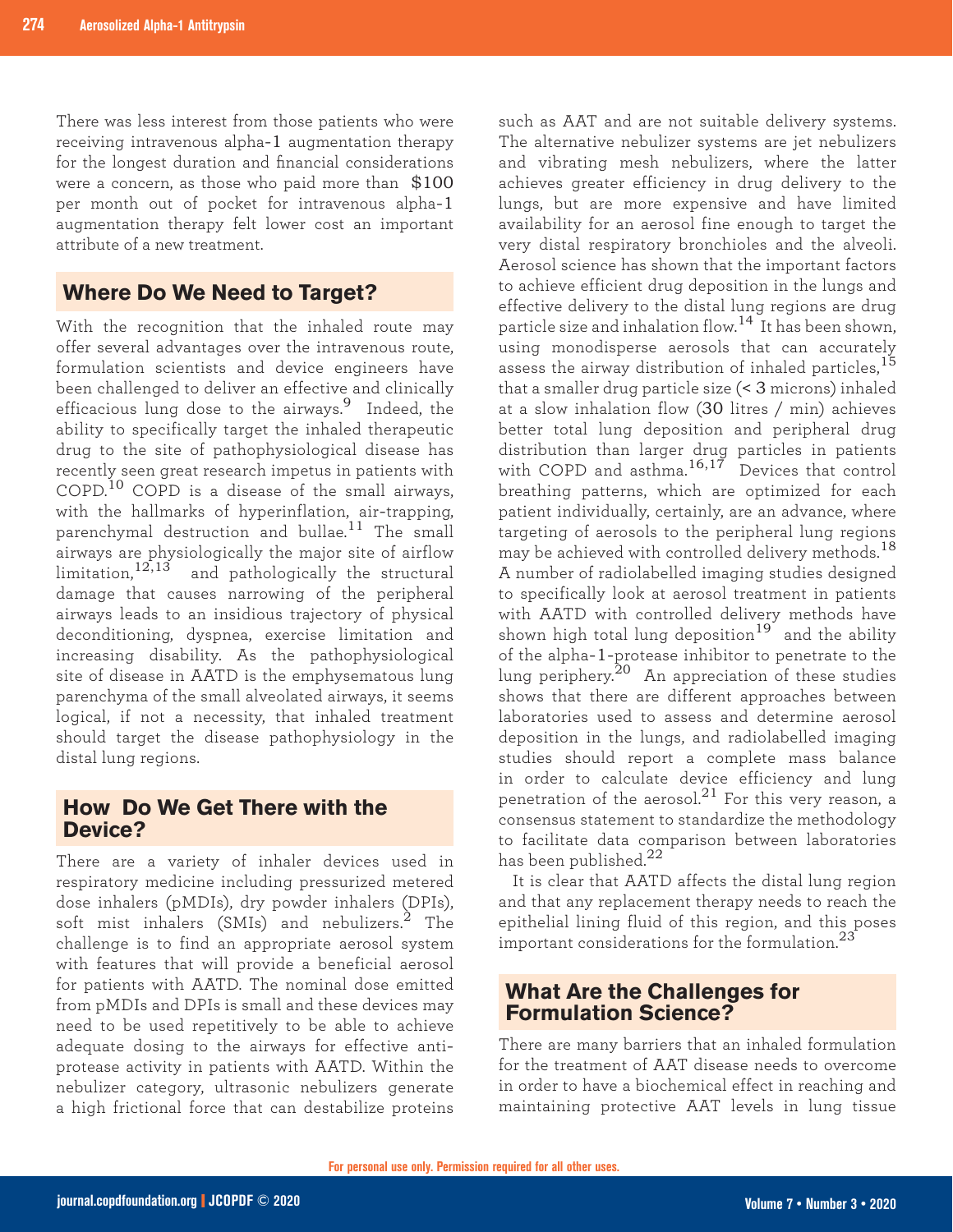and blood.24 Not only does the anatomy of the oropharynx, upper airways and distorted branching airway divisions in disease impede efficient drug deposition in the distal lung, other factors such as the presence of mucus may impede the aerosol reaching its intended site of action and once there, the epithelial thickness, alveolar integrity, and interstitial thickness will also affect aerosol retention within the airways. Characteristics of the protein such as particle size, density, lipophilicity, and charge need to be optimized to achieve stability of the formulation, and then tested with a suitable drug delivery system to achieve dosing consistency, in order to provide an opportunity for the inhaled AAT to have a biochemical effect in reaching and maintaining protective AAT levels in lung tissue.

Recently, the first randomized placebo-controlled clinical trial to study the effects of inhaled nebulized AAT for 50 weeks in 168 COPD patients with AATD-ZZ with a high risk for exacerbations, showed on the primary endpoint that inhalation did not prolong the time to the first event-based exacerbation after randomization.25 However, it was observed that those patients receiving inhaled AAT had a significant reduction in more symptomatic Anthonisen type I exacerbations, and a tendency towards a better forced expiratory volume in 1 second (FEV1), although this was only evaluated as a safety parameter and not an efficacy outcome. The accompanying editorial reflected on aspects that may have affected the outcomes including the study population (heterogeneity in exacerbation frequency was observed with some patients not meeting the description of a "frequent exacerbator"), study design (as patients learned how to use their delivery system, there was an improvement in how the patients dispensed their medication within the trial duration, which may have improved the overall efficacy of the intervention if optimized at the beginning of the study) and the choice of trial endpoints.<sup>26</sup>

#### **Which Outcomes/Endpoints to Measure Success?**

The importance of suitable clinical trial design, including a relevant study population and appropriate endpoints to guide clinical practice, is paramount for any therapeutic medication, including those for AATD.<sup>27</sup> A variety of endpoints have been used to

indicate success of treatment including a change in patient symptoms, medication utilization, disease exacerbations, lung physiology markers, and imaging indices. In patients with AATD, where the disease is predominant in the small alveolated airways, markers of distal airway disease are noticeably important $^{28};$ a decline in transfer factor—diffusing capacity of the lungs for carbon monoxide (DLCO)—has been shown to occur before changes in  $\text{FEV}_\text{1,}{}^\text{29}$  and DLCO and lung computed tomography (CT) lung density demonstrate parenchyma loss even in severe AAT disease where  $FEV_1$  may be stable.<sup>30</sup> CT lung density is the best predictor of mortality in AATD patients and superior to lung function markers.<sup>31</sup> Most recently, specialized physiological techniques such as oscillometry have evolved that allow a specific assessment of the small airways and these have been utilized in patients with  $\widehat{AATD}^{32,33}$  Oscillometry indices of small airways disease have been shown to be present in the majority of COPD patients, and increase progressively with patient symptoms and corelate with the COPD Assessment Test (CAT) score.34 Lung imaging has also provided advanced techniques for assessing functional small airways disease (fSAD) using CT and parametric response mapping methodology,  $35$  where recently it has been shown that the ratio of  $FEV<sub>3</sub>/FEV<sub>6</sub>$  and worsening DLCO both strongly correlate to fSAD indices.<sup>36,37</sup> These techniques will allow better characterization of the disease in patients with AATD and provide important endpoints to relate treatment intervention with meaningful pathophysiological indices and patient outcomes.

#### **What Can We Learn From Other Diseases?**

Presently, there is considerable effort and innovation in aerosol science and inhalation medicine directed at utilizing the inhaled route to treat many respiratory diseases, where advances in formulation chemistry and airway modelling approaches have given insights into targeting drugs directly to the lungs and specifically to the small airways.<sup>38</sup> An inhaled formulation of a small molecule protein inhibitor of αvβ6 integrin in the treatment of patients with interstitial pulmonary fibrosis is under drug development,<sup>39</sup> where elevated αvβ6 integrin expression has been shown to be associated with fibrosis.<sup>40</sup> Specifically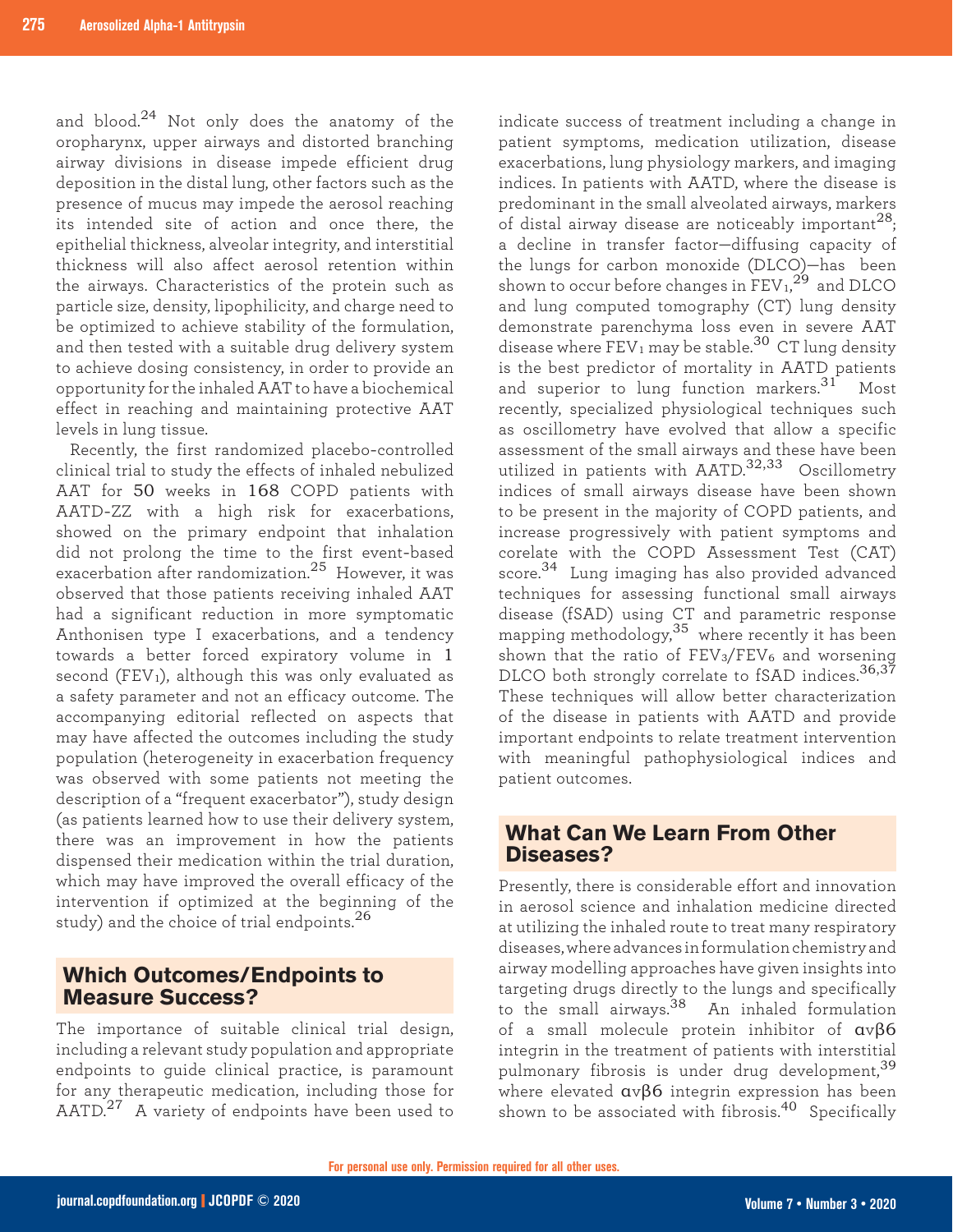in tuberculosis, inhaled anti-tuberculous therapy is under exploration, where treatment needs to target deep lung alveolar macrophages that harbor the microorganisms, and progressive formulation engineering approaches are being applied in order to achieve high drug concentrations at the infection site in the lung.<sup>41,42</sup> Aerosolized medications have long been standard treatments for cystic fibrosis and there is considerable interest in the utility of inhaled viral gene vectors,43 where recent findings provide ongoing insight into understanding the interaction between the molecular immuno-biology of the vector and in overcoming barriers to inhaled drug penetration.<sup>44</sup>

#### **Can We Treat the Lung and the Liver by the Inhaled Route?**

AATD is the most common genetic cause of liver disease in children, where insoluble mutant antitrypsin " Z" allele proteins are retained in the endoplasmic reticulum of hepatocytes and the accumulation leads to inflammation, fibrosis, cirrhosis, and an augmented risk of hepatocellular carcinoma. At this time, the only approved therapy for AATD-associated liver disease is orthotopic liver transplantation, which is curative. Autophagy is specifically activated by accumulation of AAT-Z in the endoplasmic reticulum and plays a significant role in the disposal of this mutant protein.45 Enhancement of autophagy has been considered as a potential alternative to liver transplantation using autophagy enhancing drugs such as carbamazepine.46 In macrophages infected with *Mycobacterium tuberculosis*, an inhalable

formulation of rapamycin drug particles has shown to induce autophagy<sup>47</sup> and is undergoing preclinical evaluation.<sup>48</sup>

It is tempting, indeed " blue skies" thinking, to postulate that in the future an inhaled autophagyenhancing agent could produce not only local pulmonary therapeutic benefit, but through systemic absorption and controlled pharmacokinetic profiling, the formulation may reach and treat liver disease in AATD patients. Nanoparticle therapies may be more advantageous than micrometer aerosols and nanoparticle formulations may overcome the poor solubility and poor bioavailability and achieve controlled-released drug systems on principles similar to what is used for ventilation scanning and currently being investigated as potential chemotherapeutic oncological agents.49 With the significant research to understand aspects of airway pathophysiology, drug formulation composition, and device engineering, the future holds promise for inhaled therapeutics.<sup>50,51</sup>

#### **Acknowledgements**

None

#### **Declaration of Interest**

OSU has received industry to academic funding from Boehringer Ingelheim, Chiesi, Edmond Pharma, GSK, and Mundipharma International, and has received consultancy or speaker fees from AstraZeneca, Boehringer Ingelheim, Chiesi, Cipla, Edmond Pharma, GSK, NAPP, Novartis, Mundipharma International, Pearl Therapeutics, Roche, Sandoz, Takeda, Trudell Medical, UCB, and Vectura.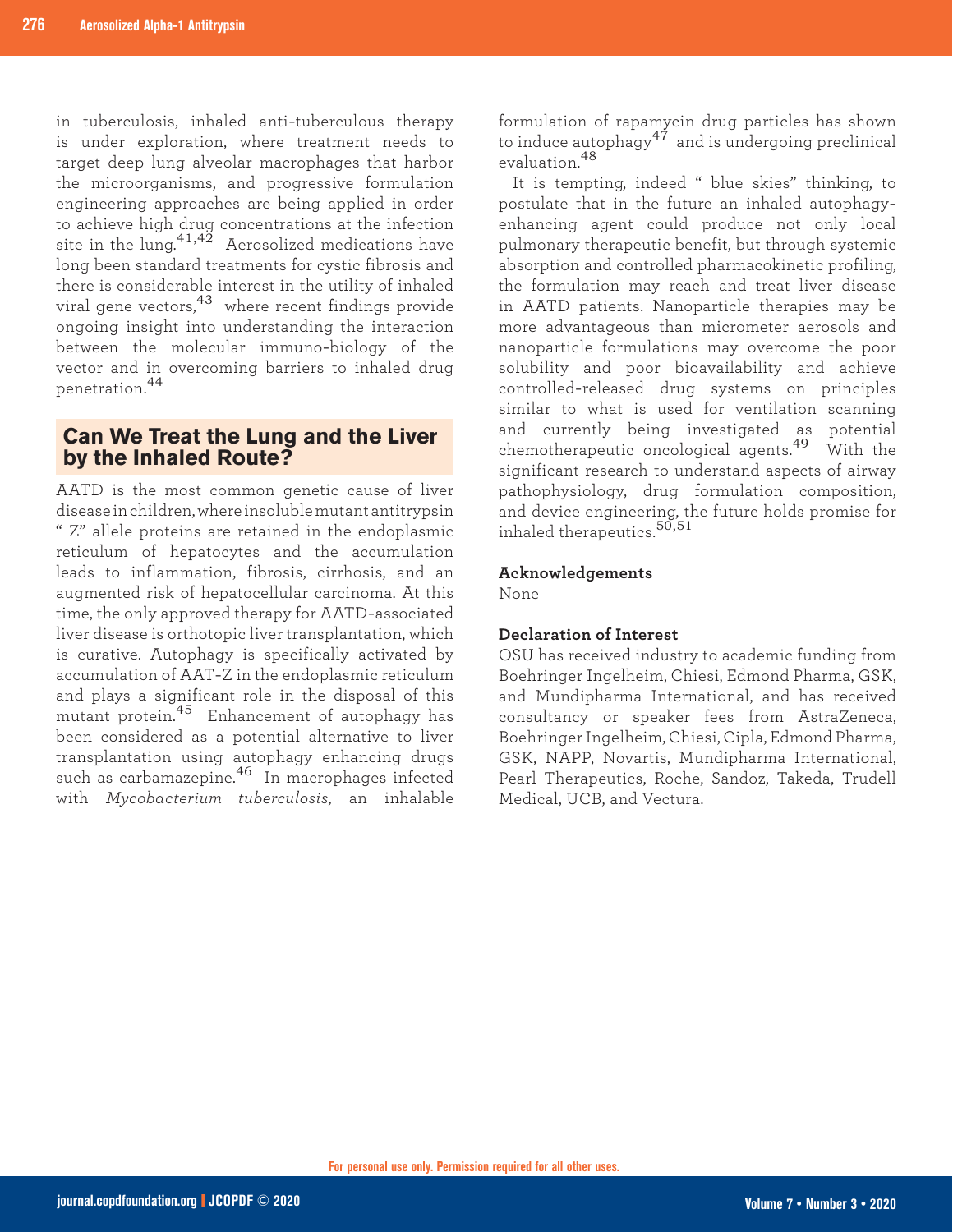- 1. Lavorini F, Buttini F, Usmani OS. 100 years of drug delivery to the lungs. In: Barrett J, Page C, Michel M, eds. *Concepts and Principles of Pharmacology. Handbook of Experimental Pharmacology,* vol 260. Springer, Cham; 2019. doi: https://doi.org/10.1007/164\_2019\_335
- 2. Lavorini F, Fontana GA, Usmani OS. New inhaler devices the good, the bad and the ugly. *Respiration*. 2014;88(1):3-15. doi: https://doi.org/10.1159/000363390
- Horváth I, Canotilho M, Chlumský J, et al. Diagnosis and 3. management of α1-antitrypsin deficiency in Europe: an expert survey. *ERJ Open Res*. 2019;5(1):00171-2018. doi: https://doi.org/10.1183/23120541.00171-2018
- Wewers MD, Casolaro MA, Sellers SE, et al. Replacement therapy 4. for alpha 1-antitrypsin deficiency associated with emphysema. *N Engl J Med*. 1987;316(17):1055-1062. doi: https://doi.org/10.1056/NEJM198704233161704
- 5. Parr DG, Dirksen A, Piitulainen E, Deng C, Wencker M, Stockley RA. Exploring the optimum approach to the use of CT densitometry in a randomised placebo-controlled study of augmentation therapy in alpha 1-antitrypsin deficiency. *Respir Res*. 2009;10(1):75.

doi: https://doi.org/10.1186/1465-9921-10-75

- 6. Hubbard RC, McElvaney NG, Sellers SE, Healy JT, Czerski DB, Crystal RG. Recombinant DNA-produced alpha 1-antitrypsin administered by aerosol augments lower respiratory tract antineutrophil elastase defenses in individuals with alpha-1 antitrypsin deficiency. *J Clin Invest*. 1989;84(4):1349-1354. doi: https://doi.org/10.1172/JCI114305
- 7. Hubbard RC, Brantly ML, Sellers SE, Mitchell ME, Crystal RG. Anti-neutrophil-elastase defenses of the lower respiratory tract in alpha 1-antitrypsin deficiency directly augmented with an aerosol of alpha-1 antitrypsin. *Ann Intern Med*. 1989;111(3):206- 212. doi: https://doi.org/10.7326/0003-4819-111-3-206
- 8. Monk R, Graves M, Williams P, Strange C. Inhaled alpha 1-antitrypsin: gauging patient interest in a new treatment. *COPD*. 2013;10(4):411-415. doi:https://doi.org/10.3109/15412555.2012.758698
- 9. Biddiscombe MF, Usmani OS. Is there room for further innovation in inhaled therapy for airways disease? *Breathe (Sheff)*. 2018;14(3):216-224. doi: https://doi.org/10.1183/20734735.020318
- 10. Bonini M, Usmani OS. The importance of inhaler devices in the treatment of COPD. *COPD Res Prac*. 2015;1(1):9. doi: https://doi.org/10.1186/s40749-015-0011-0
- 11. Bonini M, Usmani OS. The role of the small airways in the pathophysiology of asthma and chronic obstructive pulmonary disease. *Ther Adv Respir Dis*. 2015;9(6):281-293. doi: https://doi.org/10.1177/1753465815588064
- **References Hogg JC**, Macklem PT, Thurlbeck WM. Site and nature of  $\frac{12. \text{ Hogg JC}}{\text{simum observation in chiral behavior of a function [1]} }$ airway obstruction in chronic obstructive lung disease. *N Engl J Med*. 1968;278(25):1355-1360. doi: https://doi.org/10.1056/NEJM196806202782501
	- 13. Hogg JC. Pathophysiology of airflow limitation in chronic obstructive pulmonary disease. *Lancet*. 2004;364(9435):709-721. doi: https://doi.org/10.1016/S0140-6736(04)16900-6
	- Usmani OS. Treating the small airways. *Respiration*. 14. 2012;84(6):441-453. doi: https://doi.org/10.1159/000343629
	- 15. Biddiscombe MF, Usmani OS, Barnes PJ. A system for the production and delivery of monodisperse salbutamol aerosols to the lungs. *Int J Pharm*. 2003;254(2):243-253. doi: https://doi.org/10.1016/S0378-5173(03)00032-2
	- 16. Usmani OS, Biddiscombe MF, Barnes PJ. Regional lung deposition and bronchodilator response as a function of beta2-agonist particle size. *Am J Respir Crit Care Med*. 2005;172(12):1497- 1504. doi: https://doi.org/10.1164/rccm.200410-1414OC
	- 17. Biddiscombe M, Meah S, Barnes P, Usmani O. Drug particle size and lung deposition in COPD. *Eur Respir J*. 2016;48 (suppl 60):PA313. doi: https://doi.org/10.1183/13993003.congress-2016.PA313
	- 18. Brand P, Friemel I, Meyer T, Schulz H, Heyder J, Haußinger K. Total deposition of therapeutic particles during spontaneous and controlled inhalations. *J Pharmaceutical Sci.* 2000;89:724-731. doi: https://doi.org/10.1002/(SICI)1520- 6017(200006)89:6<724::AID-JPS3>3.0.CO;2-B
	- 19. Brand P, Schulte M, Wencker M, et al. Lung deposition of inhaled α1-proteinase inhibitor in cystic fibrosis and α1-antitrypsin deficiency. *Eur Respir J*. 2009;34:354-360. doi: https://doi.org/10.1183/09031936.00118408
	- 20. Brand P, Beckmann H, Maas Enriquez M, et al. Peripheral deposition of alpha1-protease inhibitor using commercial inhalation devices. *Eur Respir J*. 2003;22(2):263-267. doi: https://doi.org/10.1183/09031936.03.00096802
	- 21. Biddiscombe MF, Meah SN, Underwood SR, Usmani OS. Comparing lung regions of interest in gamma scintigraphy for assessing inhaled therapeutic aerosol deposition. *J Aerosol Med Pulm Drug Deliv*. 2011;24(3):165-173. doi: https://doi.org/10.1089/jamp.2010.0845
	- 22. Newman S, Bennett WD, Biddiscombe M, et al. Standardization of techniques for using planar (2D) imaging for aerosol deposition assessment of orally inhaled products. *J Aerosol Med Pulm Drug Deliv.* 2012;25 (Suppl 1):S10-28. doi: https://doi.org/10.1089/jamp.2012.1Su4
	- Labiris NR, Dolovich MB. Pulmonary drug delivery. Part II: 23.the role of inhalant delivery devices and drug formulations in therapeutic effectiveness of aerosolized medications. *Br J Clin Pharmacol*. 2003;56(6):600-612. doi: https://doi.org/10.1046/j.1365-2125.2003.01893.x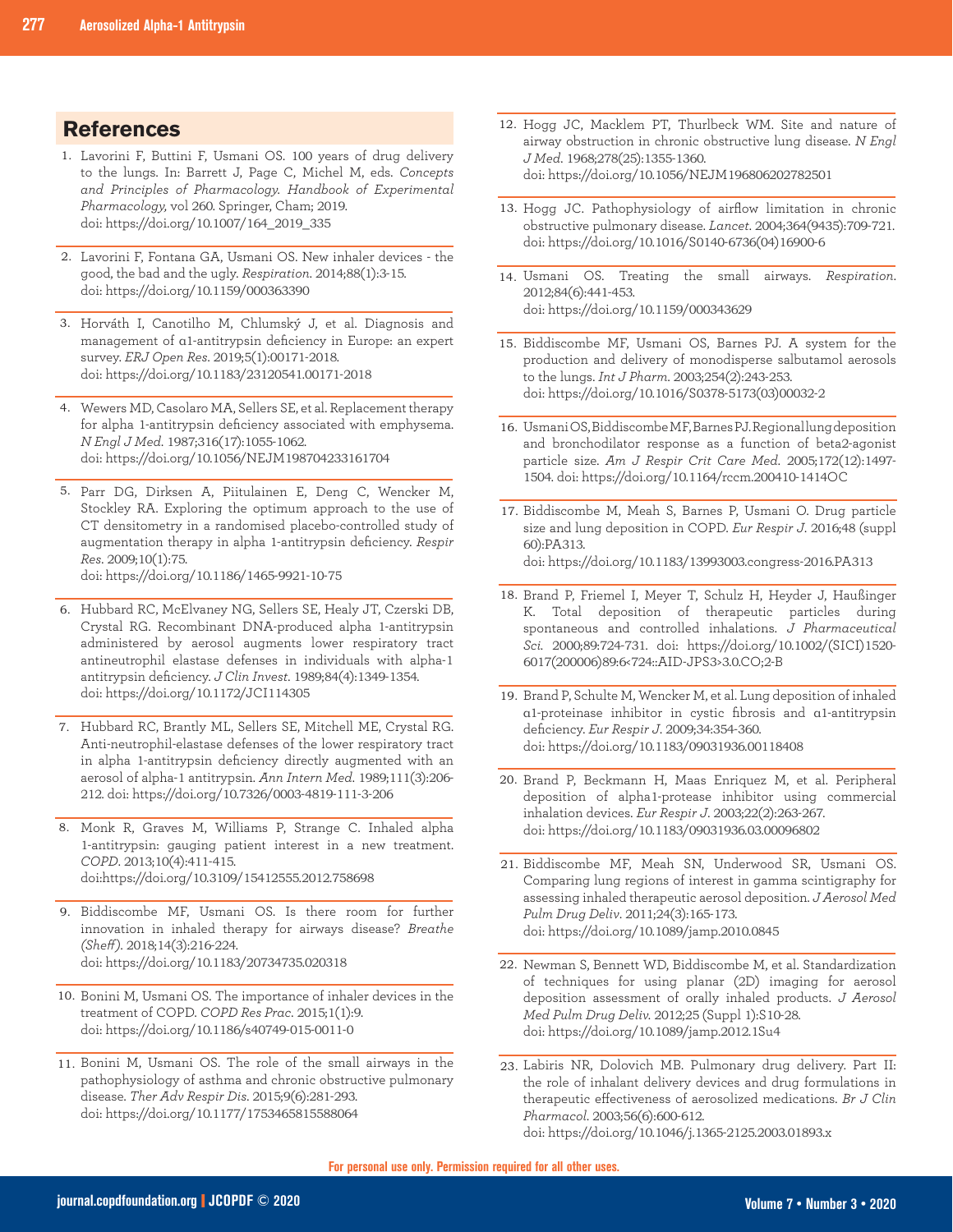- 24. Labiris NR, Dolovich MB. Pulmonary drug delivery. Part I: physiological factors affecting therapeutic effectiveness of aerosolized medications. *Br J Clin Pharmacol.* 2003;56(6):588- 599. doi: https://doi.org/10.1046/j.1365-2125.2003.01892.x
- 25. Stolk J, Tov N, Chapman KR, et al. Efficacy and safety of inhaled alpha-1-antitrypsin in patients with severe alpha-1 antitrypsin deficiency and frequent exacerbations of COPD. *Eur Respir J*. 2019;54(5): 1900673. doi: https://doi.org/10.1183/13993003.00673-2019
- 26. Barrecheguren M, Miravitlles M. Treatment with inhaled α1-antitrypsin: a square peg in a round hole? *Eur Respir J*. 2019;54(5): 1901894. doi: https://doi.org/10.1183/13993003.01894-2019
- 27. Jacobs MR, Criner GJ. Editorial: clinical trial design for alpha-1 antitrypsin deficiency: a model for rare diseases. *Chronic Obstr Pulm Dis*. 2015;2(2):91-93. doi: https://doi.org/10.15326/jcopdf.2.2.2015.0140
- Usmani OS, Barnes PJ. Assessing and treating small airways 28. disease in asthma and chronic obstructive pulmonary disease. *Ann Med*. 2012;44(2):146-156. doi: https://doi.org/10.3109/07853890.2011.585656
- 29. Holme J, Stockley JA, Stockley RA. Age related development of respiratory abnormalities in non-index α-1 antitrypsin deficient studies. *Respir Med.* 2013;107(3):387-93. doi: https://doi.org/10.1016/j.rmed.2012.12.003
- 30. Dawkins PA, Dawkins CL, Wood AM, Nightingale PG, Stockley JA, Stockley RA. Rate of progression of lung function impairment in alpha1-antitrypsin deficiency. *Eur Respir J*. 2009;33(6):1338- 1344. doi: https://doi.org/10.1183/09031936.00061208
- 31. Dawkins PA, Dowson LJ, Guest PJ, Stockley RA. Predictors of mortality in alpha-1 antitrypsin deficiency. *Thorax*. 2003;58(12):1020-1026. doi: https://doi.org/10.1136/thorax.58.12.1020
- 32. McNulty W, Usmani OS. Techniques of assessing small airways dysfunction. *Eur Clin Respir J*. 2014;1(1):25898. doi: https://doi.org/10.3402/ecrj.v1.25898
- 33. Mostafavi B, Diaz S, Piitulainen E, Stoel BC, Wollmer P, Tanash HA. Lung function and CT lung densitometry in 37- to 39-yearold individuals with alpha-1-antitrypsin deficiency. *Int J Chron Obstruct Pulmon Dis*. 2018;13:3689-3698. doi: https://doi.org/10.2147/COPD.S167497
- Crisafulli E, Pisi R, Aiello M, et al. Prevalence of small-airway 34. dysfunction among COPD patients with different GOLD stages and its role in the impact of disease. *Respiration*. 2017;93(1):32- 41. doi: https://doi.org/10.1159/000452479
- Galbán CJ, Han MK, Boes JL, et al. Computed tomography-35. based biomarker provides unique signature for diagnosis of COPD phenotypes and disease progression. *Nat Med*. 2012;18(11):1711-1715. doi: https://doi.org/10.1038/nm.2971
- 36. Dilektasli AG, Porszasz J, Casaburi R, et al; COPDGene investigators. A novel spirometric measure identifies mild COPD unidentified by standard criteria. *Chest*. 2016;150(5):1080-1090. doi: https://doi.org/10.1016/j.chest.2016.06.047
- 37. Criner RN, Hatt CR, Galbán CJ, et al. Relationship between diffusion capacity and small airway abnormality in COPDGene. *Respir Res*. 2019;20(1):269. doi: https://doi.org/10.1186/s12931-019-1237-1
- Usmani OS, Biddiscombe MF, Yang S, et al. The topical study 38. of inhaled drug (salbutamol) delivery in idiopathic pulmonary fibrosis. *Respir Res*. 2018;19(1):25. doi: https://doi.org/10.1186/s12931-018-0732-0
- 39. Maden CH, Fairman D, Chalker M, et al. Safety, tolerability and pharmacokinetics of GSK3008348, a novel integrin αvβ6 inhibitor, in healthy participants. *Eur J Clin Pharmacol*. 2018;74(6):701-709. doi: https://doi.org/10.1007/s00228-018-2435-3
- 40. Koivisto L, Bi J, Häkkinen L, Larjava H. Integrin ανβ6: structure, function and role in health and disease. *Int J Biochem Cell Biol*. 2018;99:186-196. doi: https://doi.org/10.1016/j.biocel.2018.04.013
- 41. Braunstein M, Hickey AJ, Ekins S. Why Wait? The case for treating tuberculosis with inhaled drugs. *Pharm Res*. 2019;36(12):166. doi: https://doi.org/10.1007/s11095-019-2704-6
- 42. Pitner RA, Durham PG, Stewart IE, et al. A spray-dried combination of capreomycin and CPZEN-45 for inhaled tuberculosis therapy. *J Pharm Sci*. 2019;108(10):3302-3311. doi: https://doi.org/10.1016/j.xphs.2019.05.024
- 43. Donnelley M, Parsons DW. Gene therapy for cystic fibrosis lung disease: overcoming the barriers to translation to the clinic. *Front Pharmacol*. 2018;9:1381. doi: https://doi.org/10.3389/fphar.2018.01381
- 44. Duncan GA, Kim N, Colon-Cortes Y, et al. An adeno-associated viral vector capable of penetrating the mucus barrier to inhaled gene therapy. *Mol Ther Methods Clin Dev*. 2018;9:296-304. doi: https://doi.org/10.1016/j.omtm.2018.03.006
- 45. Perlmutter DH. The role of autophagy in alpha-1-antitrypsin deficiency: a specific cellular response in genetic diseases associated with aggregation-prone proteins. *Autophagy*. 2006;2(4):258-263. doi: https://doi.org/10.4161/auto.2882
- 46. Tacke F, Trautwein C. Controlling autophagy: a new concept for clearing liver disease. *Hepatology*. 2011;53(1):356-358. doi: https://doi.org/10.1002/hep.24090
- 47. Gupta A, Pant G, Mitra K, Madan J, Chourasia MK, Misra A. Inhalable particles containing rapamycin for induction of autophagy in macrophages infected with Mycobacterium tuberculosis. *Mol Pharm*. 2014;11(4):1201-1207. doi: https://doi.org/10.1021/mp4006563